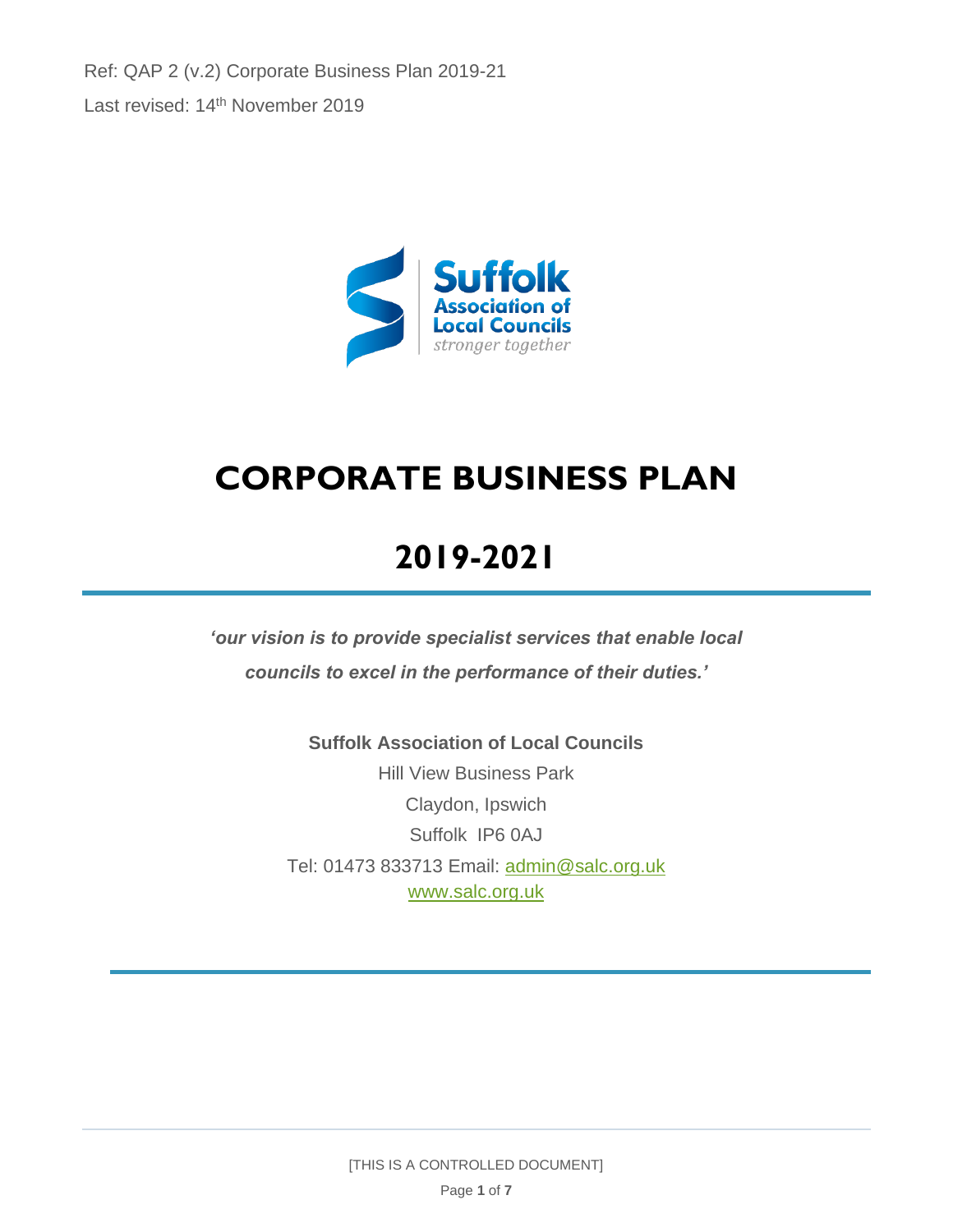## **EXECUTIVE SUMMARY**

Over the past 12 months we have been working hard to review the way we serve members. Following a change in leadership, we took the opportunity to introduce better ways to communicate, advise, engage and represent the local council community across Suffolk. Our short-term strategy published last year has already delivered lots of change and received positive feedback from stakeholders across the County and beyond.

As a Board we have ambitious plans that aim to fulfil our new vision '**to provide specialist services that enable local councils to excel in the performance of their duties.'** The biggest challenge for us is to ensure we serve all our members adequately, from the smallest parish meeting or council through to medium and large parish and town councils. We recognise that we must protect the networks that engage our members, seek opportunities for collaboration alongside effective communications that reach all parishes across Suffolk.

A major piece of work over recent months has been a roots and branch review of the SALC Constitution and this is updating the way we work. A new logo and key message 'stronger together' we believe demonstrates our commitment to our new long-term priorities – **growth, value** and **representation.** These objectives provide clearer links into the local economy, environment and the health and wellbeing of our communities. We are excited about our new strategic direction and confident it will deliver benefits for communities across Suffolk.

**The SALC Board**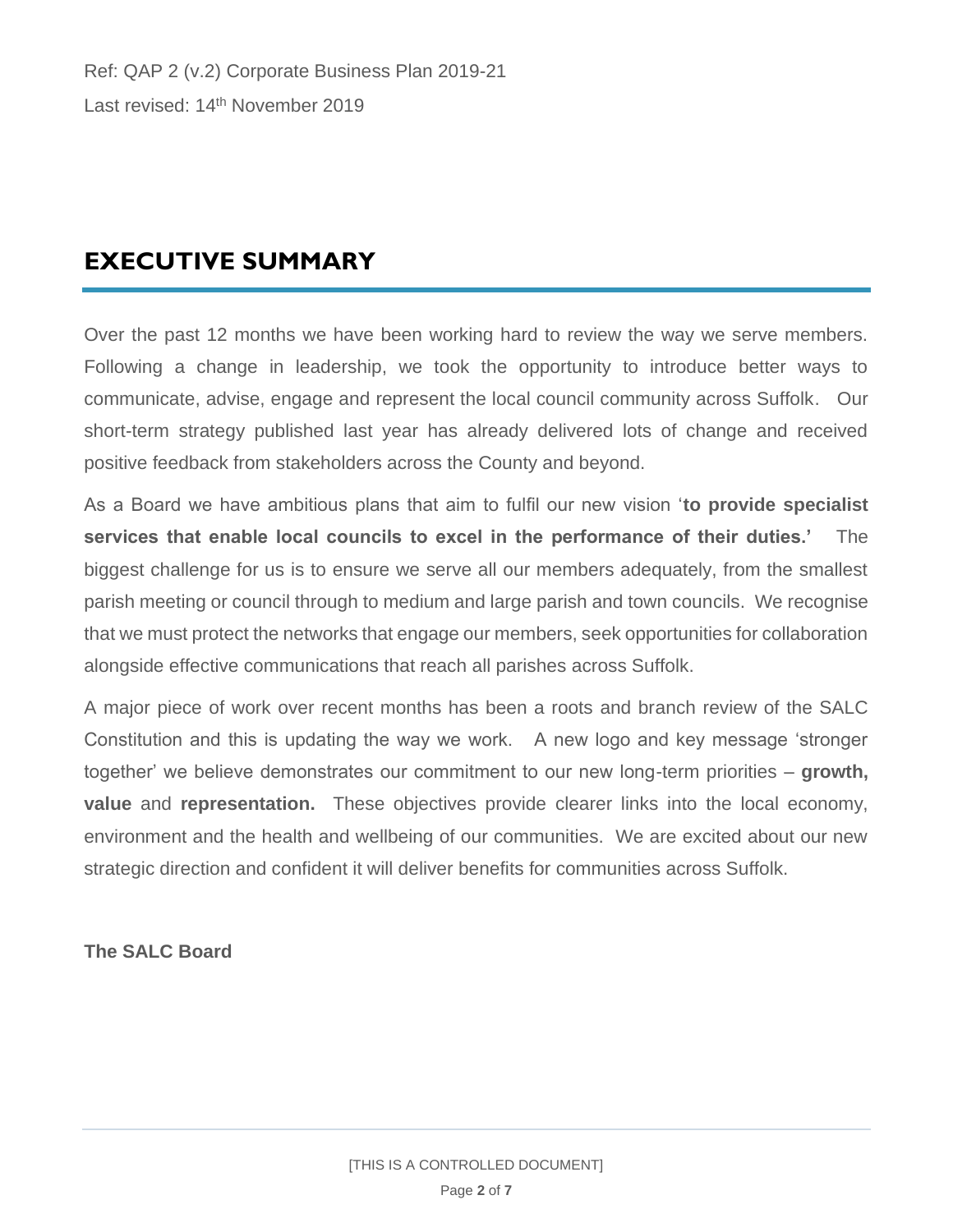## **OVERVIEW**

There are approximately 10,000 local councils and 80,000 local councillors across England in a layer of the public sector often referred to as the grass roots of local democracy.

SALC is a not-for-profit member based organisation supporting this important first tier of the public sector and forms part of a national network of 41 county associations. SALC is an associate member of NALC; the only national body catering for the needs of local councils.

In 1950 SALC was set up to:

- assist members in the performance of their duties;
- to protect and promote the interests, rights, functions and privileges of members;
- to promote good local government through advice and training;
- to promote and develop the social, cultural and recreational life of parishes and villages and;
- to promote a widespread and well-informed interest in local government.

Today SALC is recognised as Suffolk's leading advisory service supporting local councils' corporate interests. Whilst these original aims are still relevant today, the local government environment has and will continue to experience major change resulting in reduced public services that have and will continue to impact local communities.

## **SERVICE DESCRIPTION**

Membership of SALC is more than an insurance policy; it provides local councils with specialist independent support through advice, training, information and representation. It is a paid service and subscriptions are calculated based on number of electors and represent approximately 60% of the income needed to run SALC. The balance is achieved through the take up of additional "low cost" paid services and a small grant from Suffolk County Council.

Members access services by phone, email or through our website. Regular advice topics include local council administration, governance, standards and business management. Updates and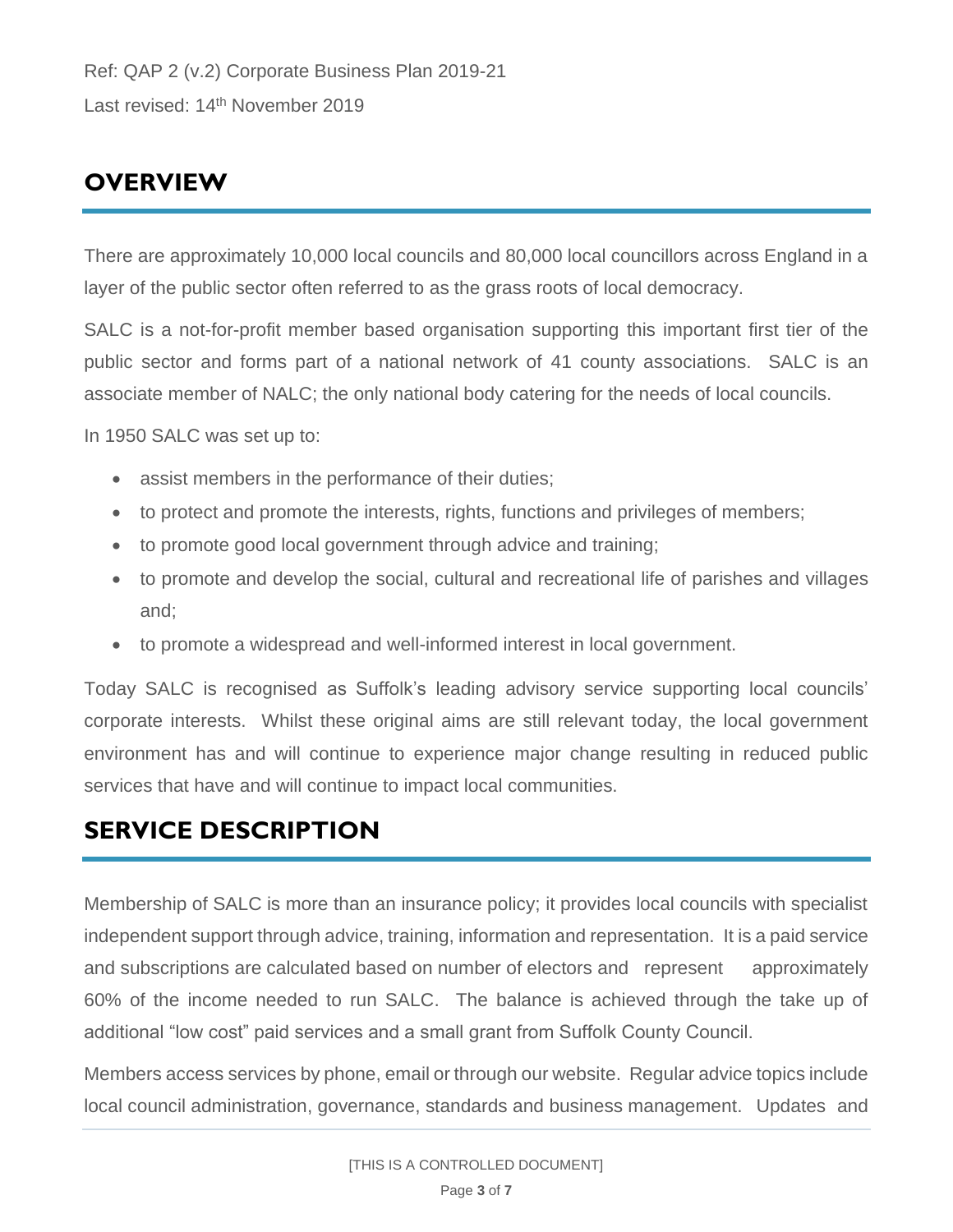Ref: QAP 2 (v.2) Corporate Business Plan 2019-21 Last revised: 14<sup>th</sup> November 2019

news take the form of fortnightly and quarterly digital bulletins that highlight current and emerging local and national topics in the local council sector.

Members are also offered free places to a variety of face to face events such as workshops and conferences alongside networking opportunities. These focus on translating initiatives or highlight legislative changes into the right context; allowing members to assess risks and/or opportunities for their communities. This approach also helps aid local growth and development (including funding options). SALC builds on its highly valued training and guidance and has recently started to introduce online support and updates that compliment policies and procedures, toolkits and legal topic notes. These sector specific products and services are developed locally and in partnership with NALC.

Finally, SALC uses both its local and national reputation to engage and represent members at all levels with all relevant stakeholders. This includes dialogue with NALC, district, borough and county councils in Suffolk, local MPs and other public sector groups and membership bodies such as Community Action Suffolk and the Society of Local Council Clerks. It also includes joint conferences, workshops and the promotion of events in local areas and roles on strategic boards such as most active county and involvement in network groups such as police, crime prevention, safer neighbourhood and speedwatch schemes. The development of partnership working in this way is critical in the public sector to help reduce duplication and unnecessary cost.

As part of its commitment to support the delivery of efficient and effective council services, SALC have developed a suite of very low-cost optional services which offer exceptional value. These include payroll, internal audit, HR support, legal casework and training.

Local councils in membership have a unique opportunity to play an important role in both the strategic direction of SALC and decision-making. Representation on the SALC Board also protects and informs the interests of local councils. There are a number of ways members can engage, such as through the network of area forums that regularly take place in various locations.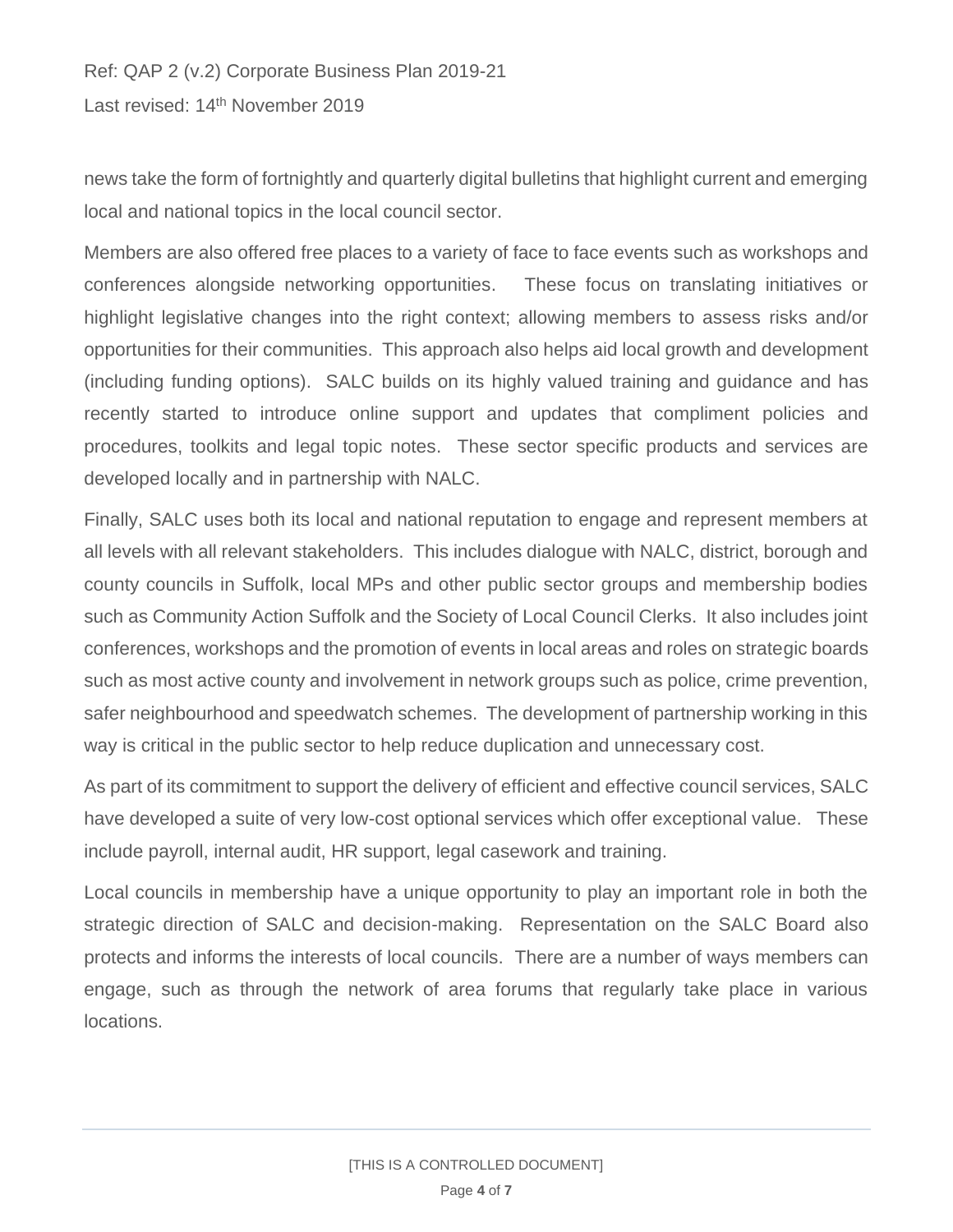Ref: QAP 2 (v.2) Corporate Business Plan 2019-21 Last revised: 14<sup>th</sup> November 2019

SALC has a simple operational structure with a small team (3.4 full time equivalents). The office is based in leasehold premises at Claydon. SALC has a President and 6 Vice Presidents who provide additional support and guidance.



# **ANALYSIS**

Today the roles and responsibilities local councils have in managing delivery of services to its communities has never been more complex or challenging. Suffolk is one of the largest parished counties in England. SALC has a high level of take up of membership (averaging 90%) but wishes to increase this to 100%.

Over the last decade the impact of reduced services and financial constraints has taken its toll; particularly in relation to highways, planning and local policing. These continue to be regular topics for lobbying and causes of frustration in communities.

In April 2019 the democratic landscape in Suffolk changed with the creation of two new district councils (mergers in the east and west) alongside two central Suffolk authorities working more closely.

In October 2018 the SALC Executive Committee considered a selection of tactics in relation to developing a longer-term plan. In addition, operational knowledge and experience was captured using SWOT and PEST business tools. This analysis has been used to identify future priorities.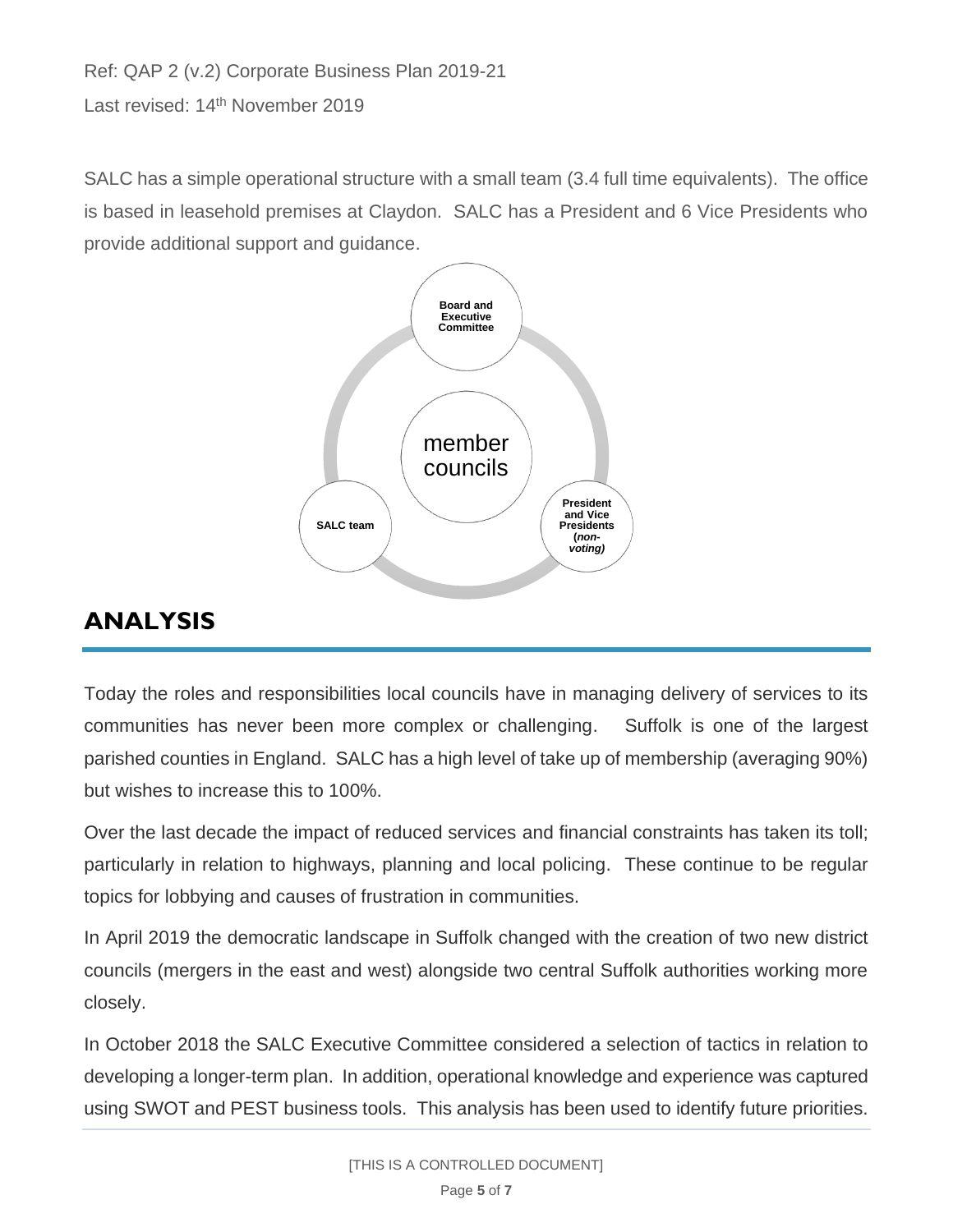```
Ref: QAP 2 (v.2) Corporate Business Plan 2019-21 
Last revised: 14<sup>th</sup> November 2019
```
To evaluate the planned direction of travel, the CEO has visited a number of local town and parish councils to better understand local challenges and the SALC Chairman has attended a variety of area forums.

Finally NALC's prospectus for **[ultra-localism](https://www.nalc.gov.uk/our-work/the-manifesto-campaign)** provides an important link with national issues in the local council sector. This establishes the importance of SALC's role in the network of county associations across England and Wales.

## **PRIORITIES**

SALC's long-term priorities:

## **VALUE** *– SALC will*

- support delivery of efficient and effective public services
- develop new income streams and revenue plans
- create opportunities to increase member-inclusive services
- increase local, regional and national partnerships
- deliver high-quality services

## **REPRESENTATION** *– SALC will*

- establish effective processes for local and national lobbying
- promote a diverse and well-informed interest in local government
- seek collaborative opportunities for the benefits of local councils
- modernise to maintain engagement and representation

## **GROWTH –** *SALC will*

- continue to invest in developing digital solutions
- seek opportunities to expand our in-house service offer